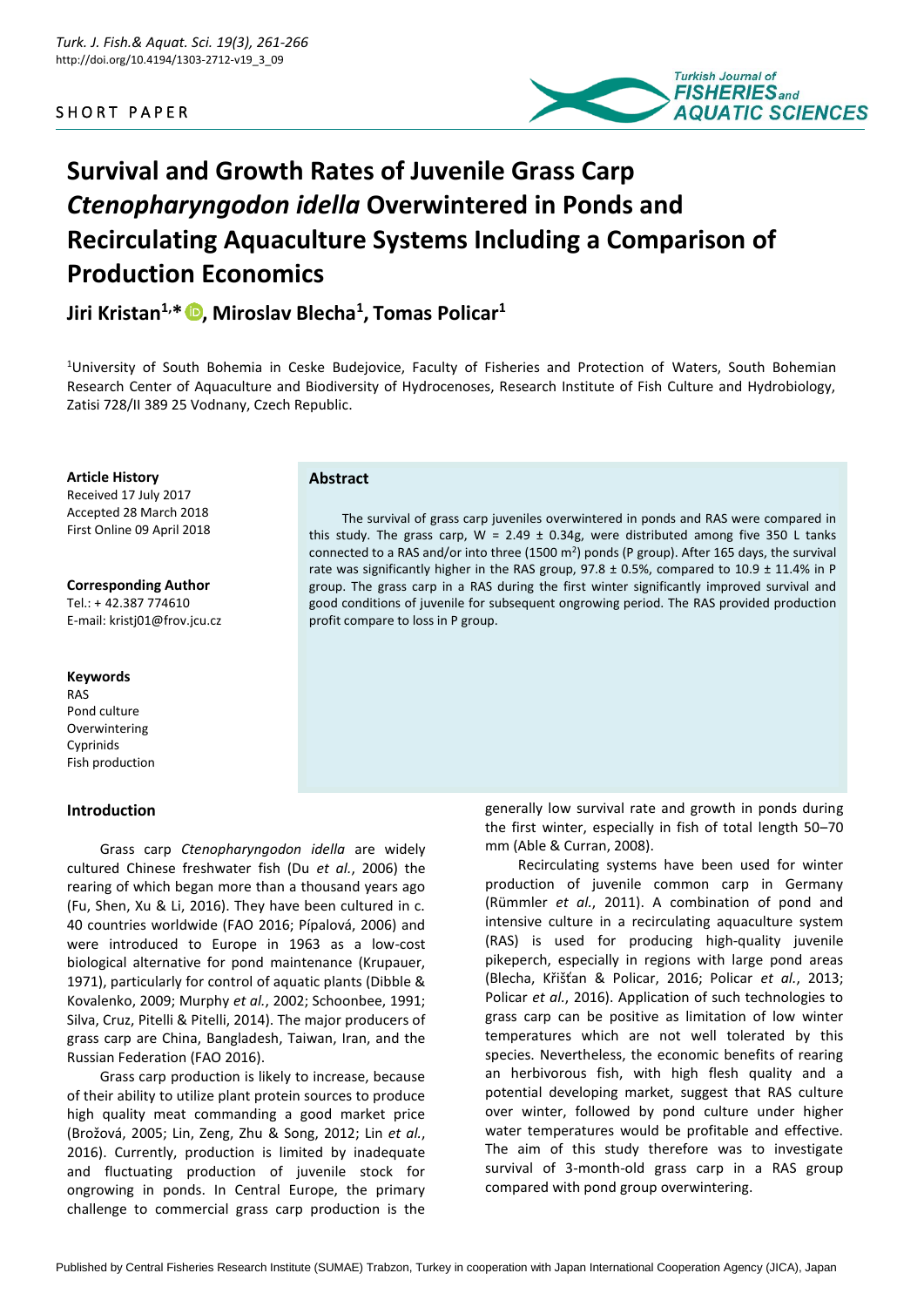#### **Materials and Methods**

Thirty thousand juvenile grass carp were obtained from experimental ponds at the University of South Bohemia, Faculty of Fisheries and Protection of Waters (USB FFPW). Body weight (W)  $(2.49 \pm 0.34 \text{ g})$  was measured to the nearest 0.01 g (PCB 1000-2, Kern, Germany), and total length (TL) (59.5  $\pm$  1.9 mm) was measured with callipers to the nearest 0.1 mm (Policar *et al.*, 2011a). At the end of October, the experimental fish were divided into two equal groups (P and RAS) for 163 – 165 day culture during wintering.

The P group was maintained under traditional pond monoculture in three ponds, each stocked with 5000 fish (3.3 fish for 1 m<sup>2</sup>). Ponds (1500 m<sup>2</sup>, 1.5 m average depth) in two locations (Vodňany and Horažďovice, Czech Republic) with varying hydrographic characteristics were chosen. Water was supplied from channel of local river Blanice in Vodňany or river Otava in Horažďovice. The diet consisted of naturally occurring food (winter and spring zooplankton and benthos). Temperature was recorded every 2 h with an automatic temperature sensor (Minikin T, Environmental Measuring Systems, Brno, Czech Republic) in each pond 1 meter below water surface. Water quality and pond control (oxygen =  $69.0 \pm 7.5$  %, pH =  $6.89 \pm 0.35$ , NH<sup>4+</sup> =  $0.26 \pm 0.1$  mg  $1^{-1}$ , and NO<sub>3</sub> = 0.48  $\pm$  0.2 mg  $1^{-1}$ ) was recorded once a week. After 163-165 days, fish were harvested using a net cage in the outlet channel according to Policar, Blaha, Kristan & Stejskal (2011b) and Stejskal, Kouril, Policar, Hamackova & Musil (2009). The survival rate (SR %) was calculated as SR = (SF2/SF1) x 100, where SF2 is number of harvested fish, and SF1 is number of stocked fish. A sample of 50 representative juveniles was collected from each pond for biometric measurements. Fish were anaesthetized with clove oil before handling according to Kristan, Stara, Turek, Policar & Velisek (2012). Specific growth rate (SGR) and condition were calculated by the formulae:  $SGR = 100 t^{-1}$  $ln(W_fW_i^{-1})$ , where  $W_i$  and  $W_f$  are initial and final body weight in g, and t is the growing period in days, and Fulton's condition coefficient  $K = (W/TL<sup>3</sup>) \times 100$ , where W is final body weight and TL is final total length.

Fish of the RAS group were stocked into a recirculating aquaculture system at USB FFPW comprising five cylindrical 350 I tanks ( $\degree$ 8 fish  $I^{-1}$ , 3000 fish per tank) fitted with mechanical (Ratz Aqua Polymer Technik, Remscheid, Germany) and biological filters (Nexus 310, Evolution Aqua, Wigan, UK). Water temperature and quality parameters (oxygen level = 80.0  $\pm$  5.5%, pH = 6.94  $\pm$  0.22, NH<sup>4+</sup> = 0.12  $\pm$  0.05 mg  $\vert$ <sup>-1</sup> and NO<sub>3</sub> = 0.33  $\pm$  0.3 mg  $\vert$ <sup>-1</sup>) were measured daily. Fish were fed a commercial diet (Inicio 917, size 1.1 mm BioMar Ltd) at 1% of current biomass. All fish were collected and weighed at 30-33 day intervals. A sample of 30 representative juveniles was collected from each tank for biometric measurements. The SR, SGR, and *K*  were calculated as for the P group assessment. The feed conversion ratio (FCR) was calculated as FCR =  $F/(W_f -$ W<sub>i</sub>), where F is total feed consumption, and W<sub>i</sub>, W<sub>f</sub> are initial and final body weight, respectively.

At the conclusion of the trial, an economic analysis of culture methods was conducted in cooperation with an economist of the USB FFPW, taking into consideration total costs (stocking material, salaries, feed, overheads, and depreciation), revenue, and profit or loss of each production group.

#### **Statistical Analysis**

Data were expressed as mean ± SD. First, datasets were checked for normal distribution using the Kolmogorov-Smirnov test and homoscedasticity of variance (Bartlett's test). Data meeting normality criteria were then analysed with single-factor ANOVA. When a significant (*p* < 0.05) difference was found, a Tukey's multiple comparison tests was used. Statistical assessment of all data was carried out with Statistica 7.0 (StatSoft, Inc., Czech Republic).

#### **Results**

Pond temperatures fluctuated throughout the experimental period with the lowest value being 0.9°C. The mean temperature was  $4.2 \pm 2.6^{\circ}$ C (range 0.9-13.1  $^{\circ}$ C) in the ponds and a stable 20.8  $\pm$  0.4 $^{\circ}$ C in the RAS



**Figure 1.** Temperature in ponds and RAS during the juvenile grass carp rearing trial.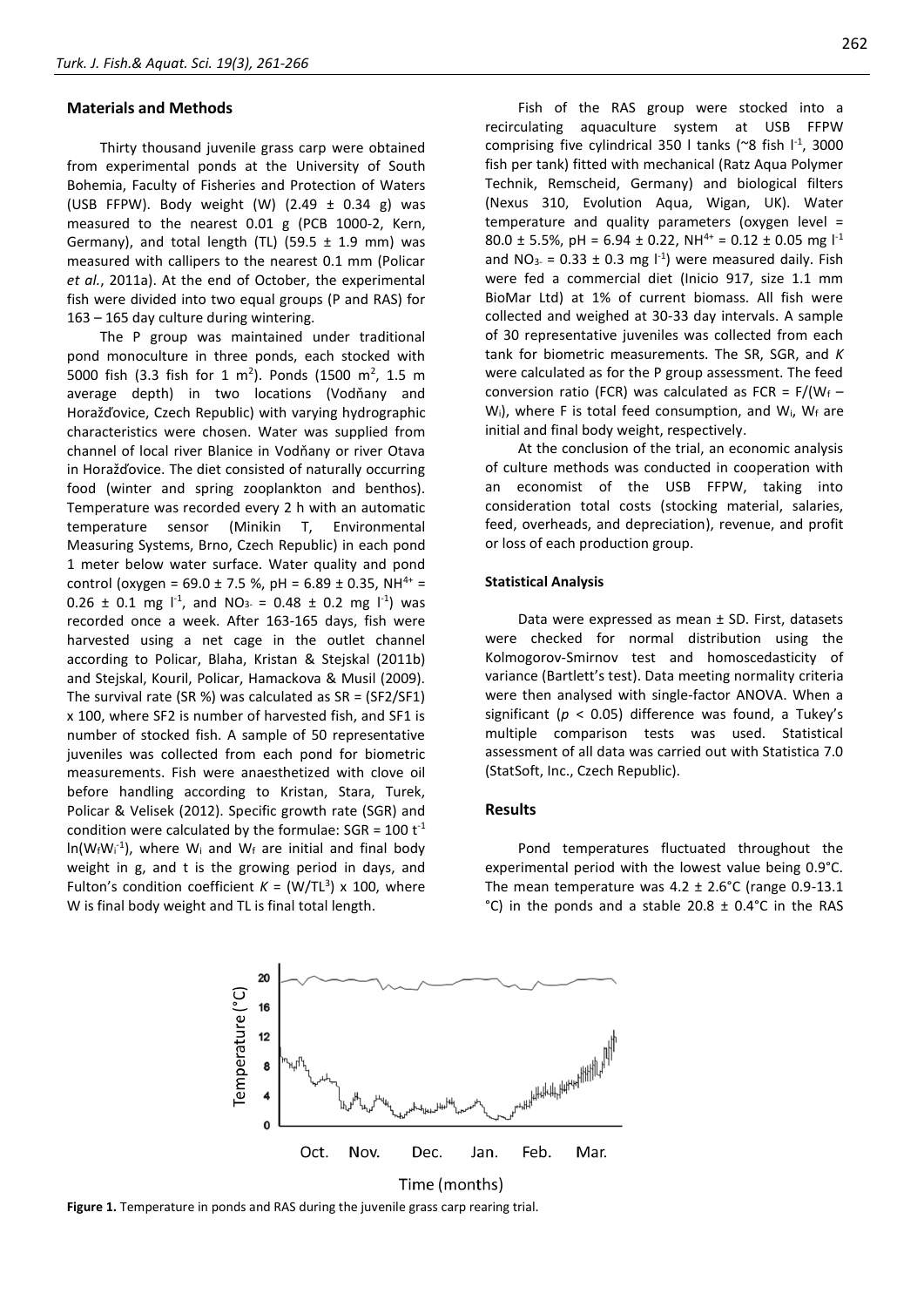#### (Figure 1).

The mean survival rate in the RAS was significantly higher (97.8  $\pm$  0.5%) compared to 10.9  $\pm$  11.4% in P group (Table 1).

The SGR at the conclusion of the trial was significantly higher ( $p < 0.05$ ) in RAS at 0.49  $\pm$  0.08% d<sup>-1</sup> than  $-0.12 \pm 0.10$  % d<sup>-1</sup> in P group (Table 2). The mean final TL of juveniles cultured in RAS was  $70.1 \pm 5.2$  mm, compared  $61.4 \pm 1.8$  mm for P group. Significantly higher (*p < 0.05*) body weight was recorded in RAS (5.59  $\pm$  0.89 g) compared to P group (2.07  $\pm$  0.53 g) (Table 1, Figure 2).

In P group, Fulton's condition coefficient was significantly ( $p < 0.05$ ) lower at the end of the culture period than at the beginning, while, in the RAS group, final *K* was higher (Table 1). The feed conversion ratio calculating in the RAS group only, was FCR =  $1.69 \pm 0.07$ .

Results of the economic study are shown in Table 2. The total production costs of equal-sized fish groups were lower for P group (€1,301) compared to rearing in RAS group (€2,364). Revenue of €2,714 was obtained from RAS compared to €304 for P group. Production profit of €350 was obtained in RAS group compared to a production loss of -€997 in the P group.

## **Discussion**

The ability of fish to survive the first winter is an important determinant of success in fish production from the perspective of having enough juveniles for ongrowing to market size category. Survival of grass carp juveniles in RAS was significantly higher than in ponds.

The low pond survival rate of grass carp was probably influenced primarily by low temperatures (Hurst, 2007; Binder *et al.*, 2015). Grass carp tolerate a range of water temperatures from 0 to 33°C (Cudmore & Mandrak, 2004). Similar survival rate achieved Jones *et al*. (2017) in different Canadian lakes.

Limited food availability also plays a major role in survival (Ludsin & DeVries, 1997; Post, Kitchell & Hodgson, 1998). Grass carp feeding activity begins at 7- 8°C, intensive feeding occurs only when water temperature is at least 20°C (Cudmore & Mandrak, 2004). Chilton & Muoneke (1992) stated that grass carp rarely fed at temperatures below 3°C and, while in their over-winter habitat, they do not feed at all (Fischer & Lyakhoich, 1973). Under pond conditions, fish not only lose weight, but are in relatively poor condition when water temperatures begin to rise (David, 2006). The weakened fish are vulnerable to bacterial and fungi contamination and disease (Binder *et al.*, 2015) and are not suitable for further aquaculture production. According to available published data the immune system is non-functional in grass carp for most of the overwintering period. Water temperature only reached 14 °C at the end of the culture period of this study. Predation by birds is an additional problem with pond culture during winter and spring (Adamek, Kortan & Flašhans, 2007; Kortan, Adamek, Flajshans & Piackova, 2008). Grass carp may be attacked by mammalian or even insect predators-dragonfly larvae (Akpona *et al.*, 2015). Injured juveniles may also contract secondary bacterial and fungi infection and disease (Binder *et al.*, 2015).

**Table 1.** The number of stocked and harvested fish, survival rate, initial and final weight, total length, Fulton's condition coefficient *K*, and specific growth rate of grass carp overwintered in ponds and RAS

|            | Stocked fish |         | Harvested fish | Survival rate |                | Initial    |            | Final          |            | <b>SGR</b>   |
|------------|--------------|---------|----------------|---------------|----------------|------------|------------|----------------|------------|--------------|
|            | (n)          | (n)     | (% )           | W(g)          | TL (mm)        |            | W(g)       | TL (mm)        |            | $(% d^{-1})$ |
| Ponds      | 15 000       | 1642    | $10.9 +$       | $2.49 \pm$    | $59.9 \pm 1.7$ | $1.17 \pm$ | $2.07 \pm$ | $61.4 \pm 1.8$ | $0.90 \pm$ | $-0.12 \pm$  |
|            |              |         | 11.4           | 0.41          | 0.28           | 0.53       |            | 0.31           | 0.10       |              |
| <b>RAS</b> | 15 000       | 14 6 69 | $97.8 \pm 0.5$ | $2.49 \pm$    | $59.3 \pm 2.1$ | $1.22 \pm$ | $5.59 \pm$ | $70.1 \pm 5.2$ | $1.62 \pm$ | $0.49 \pm$   |
|            |              |         |                | 0.33          |                | 0.30       | 0.89       |                | 0.14       | 0.08         |

**Table 2.** Economic comparison of juvenile grass carp overwintering practices

|             |                 | Ponds<br>€ | Pond characteristics       | <b>RAS</b><br>€ | RAS characteristics          |
|-------------|-----------------|------------|----------------------------|-----------------|------------------------------|
|             | Cost of stock   | 555        | 15 000 fish                | 555             | 15 000 fish                  |
|             | <b>Salaries</b> | 483        | $0.5h$ per day             | 965             | 1 h per day                  |
|             | Feed (kg)       | 0          |                            | 229             | 80                           |
| Costs       | Overheads       | 156        | 15% of costs               | 262             | 15% of costs                 |
|             | Depreciation    | 107        |                            | 422             |                              |
|             | Total costs     | 1301       | Total production 1642 fish | 2364            | Total production 14 669 fish |
| Revenue     |                 | 304        | Price per fish<br>€ 0.185  | 2714            | Price per fish<br>€ 0.185    |
| Profit/loss |                 | € -997     |                            | € 350           |                              |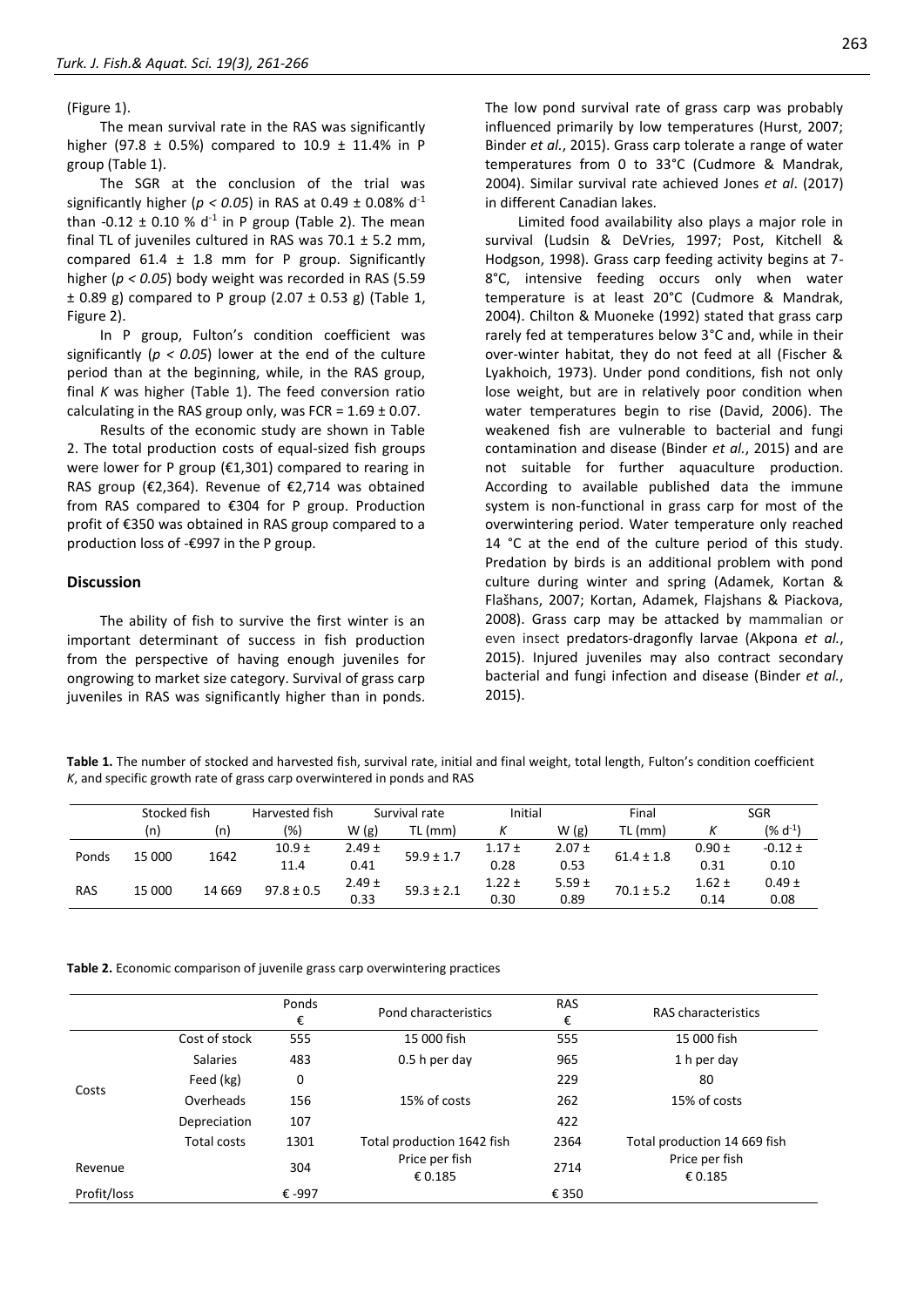

**Figure 2.** Growth rate in recirculation aquaculture system.

Rearing in RAS positively affected survival rate and health and provided protection against predators. David (2006) also reported these benefits in the culture of European catfish *Silurus glanis* in RAS during winter. Similar results were observed in grass carp by Du *et al.* (2006) who reported SGR of 0.67% at a feeding rate 1% of biomass and a temperature of 25°C. Du *et al.* (2006) recommended an optimum feeding rate of 1.97% body weight  $d^{-1}$  for fish around 3 g. Shireman, Colle & Rottmann (1977) recommended 2.1 fish per litre for optimal growth rate. In this experiment, the high density of fish (8 fish per litre) was not a problem for wintering storage time in RAS. The daily feeding rate was only 1% in comparison with *ad libitum* in study Shireman, Colle & Rottmann (1977). The condition of fish reared in RAS was higher than pond reared fish. Similar results were obtained by Cai, Fang, Johnson, Lin, Tu, Liu & Huang (2014), who demonstrated *K* of 1.4–1.6 in RAS cultured grass carp of TL 130 mm. In this study, the feed conversion ratio was similar (FCR =  $1.69 \pm 0.07$ ) and compared to Ming, Ye, Zhang, Xu & Xie (2015), who reported FCR of 1.7–2.1 in grass carp.

The results of economic analysis showed a profit in the RAS of €350, compared to loss of -€997 for the pond group (Table 2), stressing the importance of including RAS in the grass carp production cycle.

This seems to be the first study comparing overwintering of grass carp juveniles in ponds with their maintenance in RAS. On the basis of better obtained production data (e.g. survival rate, Fulton's condition coefficient) and economic analysis, the recirculating aquaculture system showed potential to increase the production and profitability of grass carp juveniles for ongrowing culture in Central Europe which can significantly increase production of this species in mentioned region.

# **Acknowledgements**

This study was supported by the Ministry of Education, Youth and Sports of the Czech Republic projects "CENAKVA" (No. CZ.1.05/2.1.00/01.0024), "CENAKVA II" (No. LO1205 under the NPU I program),

project n. CZ.02.1.01./0.0/0.0/16\_025/0007370 "Reproductive and genetic procedures for preserving fish biodiversity and aquaculture" and following projects NAZV: QK1710310 and QK1820354. We thank the Lucidus Consultancy for English correction and Dipl.-Ing. Jaromíra Vondrášková for economy analysis.

#### **References**

- Able, K.W. & Curran, M.C. (2008) Winter Mortality in Some Temperate Young-of-the-Year Fishes. *Bulletin New Jersey Academy of Science*, *53*(2):1–5
- Adamek, Z., Kortan, J., & Flašhans, M. (2007). Computerassisted image analysis in the evaluation of fish wounding by cormorant [*Phalacrocorax carbo sinensis* (L.)] attacks. *Aquaculture International*, *15*, 211–216. http://dx.doi.org/10.1007/s10499-007-9087-0
- Akpona, A.H., Djagoun, C.A.M.S., Harrington, L.A., Kabré, A.T., Mensah, G.A., & Sinsin, B. (2015). Conflict between spotted-necked otters and fishermen in Hlan River, Benin. *Journal for Nature Conservation*, *27*, 63–71. http://dx.doi.org/10.1016/j.jnc.2015.06.007
- Blecha, M., Křišťan, J., & Policar, T. (2016). Adaptation of intensively reared pikeperch (*Sander lucioperca*) juveniles to pond culture and subsequent re-adaptation to a recirculation aquaculture system. *Turkish Journal of Fisheries and Aquatic Sciences*, *16*, 15–18. http://dx.doi.org/10.4194/1303-2712-v16\_1\_02
- Binder, T.R., O'Connor, C.M., McConnachie, S.H., Wilsona, S.M., Nannini, M.A., Wahl, D.H., & Cooke, S.J. (2015). Is winter worse for stressed fish? The consequences of exogenous cortisol manipulation on over-winter survival and condition of juvenile largemouth bass. *Comparative biochemistry and physiology*. *Part A, Molecular & integrative physiology*, *187*, 97–102. http://dx.doi.org/10.1016/j.cbpa.2015.05.008
- Brožová, M. (2005). Fish Annual Report of Ministry of Agriculture. *Ministry of Agriculture of the Czech Republic*, 40p – in Czech only.
- Cai, L., Fang, M., Johnson, D., Lin, S., Tu, Z., Liu, G., & Huang, Y. (2014). Interrelationships between feeding, food deprivation and swimming performance in juvenile grass carp. *Aquatic Biology*, *20*, 69–76. http://dx.doi.org/10.3354/ab00546
- Cudmore, B. & Mandrak, N.E. (2004). Biological Synopsis of Grass Carp (*Ctenopharyngodon idella*). *Canadian Manuscript Report of Fisheries and Aquatic Sciences*.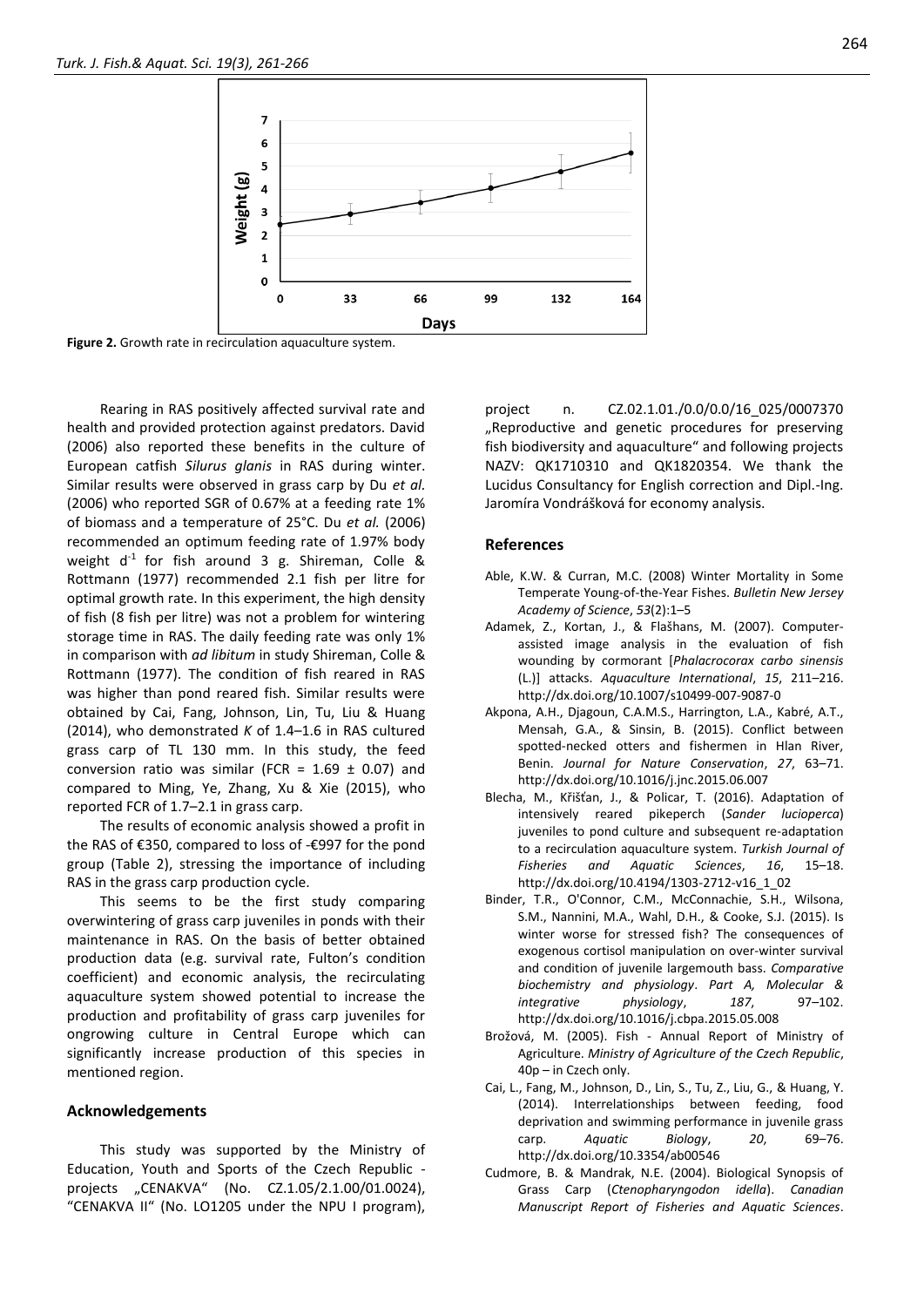44p.

- David, J.A. (2006). Water quality and accelerated winter growth of European catfish using an enclosed recirculating system. *Water and Environment Journal*, *20*, 233–239. http://dx.doi.org/10.1111/j.1747- 6593.2006.00021.x
- Dibble, E.D. & Kovalenko, K. (2009). Ecological impact of grass carp: A review of the available data. *Journal of Aquatic Plant Management*, *47*, 1–15.
- Du, Z.Y., Liu, Y.J., Tian, L.X., He, J.G., Cao, J.M., & Liang, G.Y. (2006). The influence of feeding rate on growth, feed efficiency and body composition of juvenile grass carp (*Ctenopharyngodon idella*). *Aquaculure International*, *14*, 247–257. http://dx.doi.org/10.1007/s10499-005-9029-7
- FAO (2016). Food and Agriculture Organization of the United Nations.

http://www.fao.org/fishery/culturedspecies/Ctenophary ngodon idellus/en (accessed July, 2017).

- Fischer, Z. & Lyakhnovich, V.P. (1973). Biology and energetics of grass carp (*Ctenopharyngodon idella*, Val.) *Polish Archives of Hydrobiology*, *20*(4), 309–318.
- Fu, J., Shen, Y., Xu, X., & Li, J. (2016). Genetic parameter estimates for growth of grass carp, *Ctenopharyngodon idella*, at 10 and 18 months of age. *Aquaculture*, *450*, 342–348.

http://dx.doi.org/10.1016/j.aquaculture.2015.08.018

- Hurst, T.P. (2007). Causes and consequences of winter mortality in fishes. *Journal of Fish Biology*, *71*, 315–345. http://dx.doi.org/10.1111/j.1095-8649.2007.01596.x
- Chilton, E. W. & M. I. Muoneke, M.I. (1992). Biology and management of grass carp (*Ctenopharyngodon idella*, Cyprinidae) for vegetation control: a North American perspective. *Reviews in Fish Biology and Fisheries*, *2*, 283–320.
- Jones, L.A., Drake, D.A.R., Mandrak, N.E., Jerde, C.L., Wittmann, M.E., Lodge, D.M., van der Lee, A.S., Johnson, T.B., and Koops, M.A. 2017. Modelling Survival and Establishment of Grass Carp, *Ctenopharyngodon idella*, in the Great Lakes Basin. *Canadian Science Advisory Secretariat*, 52.
- Kortan, J., Adamek, Z., Flajshans, M., & Piackova, V. (2008). Indirect manifestation of cormorant (*Phalacrocorax carbo sinensis* (L.)) predation on pond fish stock. *Knowledge and Management of Aquatic Ecosystems*, *389*, 345–349. http://dx.doi.org/10.1051/kmae:2008006
- Kristan, J., Stara, A., Turek, J., Policar, T., & Velisek, J. (2012). Comparison of the effects of four anaesthetics on haematological and blood biochemical profiles in pikeperch (*Sander lucioperca* L.). *Neuroendocrinology Letters*, *33*, 66–71.
- Krupauer, V. (1971). Morphology of grass carp (*Ctenopharyngodon idella* Val.) and acclimatization in ponds during first three years. *USB RIFH Vodnany 9*, 49– 97 – in Czech only.
- Lin, W.L., Zeng, Q.X., Zhu, Z.W., & Song, G.S. (2012). Relation between protein characteristics and TPA texture characteristics of crisp grass carp (*Ctenopharyngodon idellus* C. et V) and grass carp (*Ctenopharyngodon idellus*). *Journal of Texture Studies*, *43*, 1–11. http://dx.doi.org/10.1111/j.1745-4603.2011.00311.x
- Lin, W.L., Yang, X.Q., Li, L.H., Hao, S.X., Wang, J.X., Huang, H., Wei, Y., & Wu, Y.Y. (2016). Effect of ultrastructure on changes of textural characteristics between crisp grass carp (*Ctenopharyngodon idellus* C. Et V) and grass carp (*Ctenopharyngodon idellus*) inducing heating treatment.

*Journal of Food Science*, *81*, 404–411. http://dx.doi.org/10.1111/1750-3841.13189

- Ludsin, S.A., & De Vries, D.R. (1997). First-year recruitment of largemouth bass: the interdependency of early life stages. *Ecological Applications*, *7*, 1024–1038.
- Ming, J.H., Ye, J.Y., Zhang, Y.Z., Xu, P., & Xie, J. (2015). Effects of dietary reduced glutathione on growth performance, non-specific immunity, antioxidant capacity and expression levels of IGF-I and HSP70 mRNA of grass carp (*Ctenopharyngodon idella*). *Aquaculture*, *438*, 39–46. http://dx.doi.org/10.1016/j.aquaculture.2014.12.038
- Murphy, J.E, Beckmen, K.B., Johnson, J.K., Cope, R.B., Lawmaster, T., & Beasley, V.R. (2002). Toxic and feeding deterrent effects of native aquatic macrophytes on exotic grass carp (*Ctenopharyngodon idella*). *Ecotoxicology*, *11*, 243–254. http://dx.doi.org/10.1023/A:1016344103565
- Pípalová, I. (2006). A review of grass carp use for aquatic weed control and its impact on water bodies. *Journal of Aquatic Plant Management*, *44*, 1–12.
- Policar, T., Blecha, M., Křišťan, J., Mráz, J., Velíšek, J., Stará, A., Stejskal, V., Malinovskyi, O., Svačina, P., & Samarin, A.M. (2016). Comparison of production efficiency and quality of differently cultured pikeperch (*Sander lucioperca* L.) juveniles as a valuable product for ongrowing culture. *Aquaculture International*, *24*, 1607–1626. http://dx.doi.org/10.1007/s10499-016-0050-9
- Policar, T., Podhorec, P., Stejskal, V., Kozák, P., Švinger, V. & Alavi, S.M.H. (2011a). Growth and survival rates, puberty and fecundity in captive common barbel (*Barbus barbus*  L.) under controlled conditions. *Czech Journal of Animal Science*, *56*, 433 – 442.
- Policar, T., Blaha, M., Kristan, J., & Stejskal, V. (2011b). Highquality and stable production of pond-cultured pikeperch (*Sander lucioperca*) juveniles under pond conditions. *Edition of Methodics, USB FFPW*, 110p.
- Policar, T., Stejskal, V., Kristan, J., Podhorec, P., Svinger, V., & Blaha, M. (2013). The effect of fish size and stocking density on the weaning success of pond-cultured pikeperch *Sander lucioperca* L. juveniles. *Aquaculture International*, *21*, 869–882. http://dx.doi.org/10.1007/s10499-012-9563-z
- Post, D.M., Kitchell, J.F., & Hodgson, J.R. (1998). Interactions among adult demography, spawning date, growth rate, predation, overwinter mortality, and the recruitment of largemouth bass in a northern lake. *Canadian Journal of Fisheries and Aquatic Sciences*, *55*, 2588–2600. http://dx.doi.org/10.1139/cjfas-55-12-2588
- Rümmler, F., Pfeifer, M., Jährling, R., Rank, H., Weichler, F., & Schiewe, S. (2011). Emissionen der Warmwasserfischzucht. *Schriftenreihe des Lfulg*, 4, 101p – in Germany only.
- Shireman, J.V., Colle, D.E., & Rottmann R.W. (1977). Intensive culture of grass carp, *Ctenopharyngodon idella*, in circular tanks. *Journal of Fish Biology*, *11*, 267–272. http://dx.doi.org/10.1111/j.1095-8649.1977.tb04119.x
- Schoonbee, H.J. (1991). Biological control of fennel-leaved pondweed, *Potamogeton pectinatus* (Potamogetonaceae), in South Africa. Agriculture, *Ecosystems and Environment*, *37*, 231–237. http://dx.doi.org/10.1016/0167-8809(91)90152-N
- Silva, A.F., Cruz, C., Pitelli, R.L.C.M., & Pitelli, R.A. (2014). Use of grass carp (*Ctenopharyngodon idella*) as a biological control agent for submerged aquatic macrophytes. *Planta Daninha 32*, 765–773.